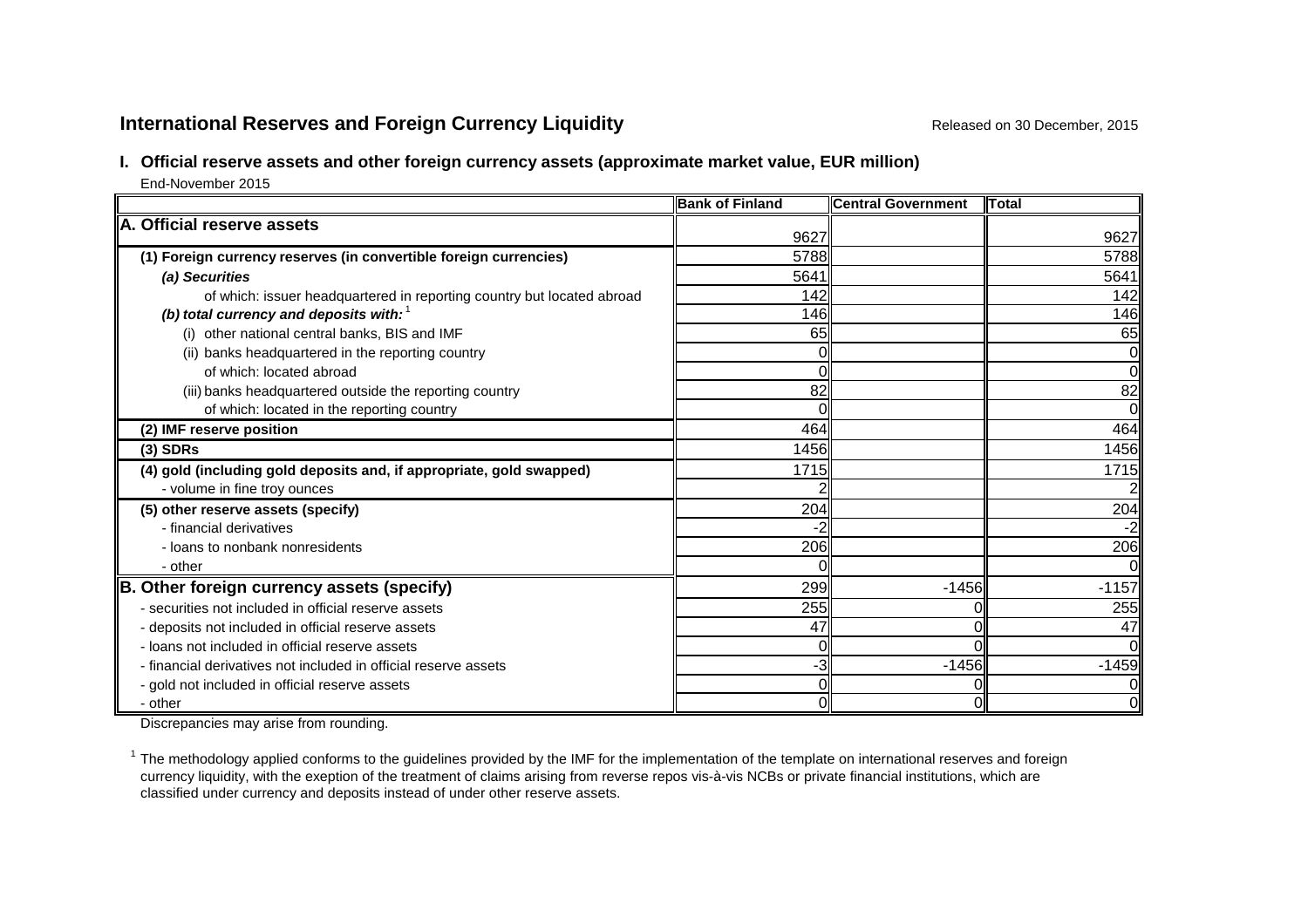## **II. Predetermined short-term net drains on foreign currency assets (nominal value, EUR million)** End-November 2015

|    |                                                                                                                                   |           | <b>Bank of Finland</b>                           |                          |                                            | <b>Central Government</b>                              |              |                  | <b>Total</b>                                      |                                                        |              |                  |                                                      |                                                        |
|----|-----------------------------------------------------------------------------------------------------------------------------------|-----------|--------------------------------------------------|--------------------------|--------------------------------------------|--------------------------------------------------------|--------------|------------------|---------------------------------------------------|--------------------------------------------------------|--------------|------------------|------------------------------------------------------|--------------------------------------------------------|
|    |                                                                                                                                   |           | <b>Maturity breakdown</b><br>(residual maturity) |                          |                                            | <b>Maturity breakdown</b><br>(residual maturity)       |              |                  | <b>Maturity breakdown</b><br>(residual maturity)  |                                                        |              |                  |                                                      |                                                        |
|    |                                                                                                                                   |           | <b>Total</b>                                     | Up to 1<br><b>Imonth</b> | More<br>than 1<br>month<br>3 months 1 year | More<br>than 3<br><b>months</b><br>and up to and up to | <b>Total</b> | Up to 1<br>month | <b>More</b><br>than 1<br>month<br>3 months 1 year | <b>More</b><br>than 3<br>months<br>and up to and up to | <b>Total</b> | Up to 1<br>month | <b>More</b><br>than 1<br>month<br>3 months $ 1$ year | <b>More</b><br>than 3<br>months<br>and up to and up to |
|    | Foreign currency loans, securities and deposits                                                                                   |           | 0                                                |                          |                                            |                                                        | $-6554$      | $-12$            | $-1702$                                           | $-4840$                                                | $-6554$      | $-12$            | $-1702$                                              | $-4840$                                                |
|    | - outflows (-)                                                                                                                    | Principal |                                                  |                          |                                            |                                                        | $-6359$      |                  | $-1636$                                           | $-4723$                                                | $-6359$      | $\overline{0}$   | $-1636$                                              | $-4723$                                                |
|    |                                                                                                                                   | Interest  | $\Omega$                                         |                          |                                            |                                                        | $-195$       | $-12$            | $-66$                                             | $-117$                                                 | $-195$       | $-12$            | $-66$                                                | $-117$                                                 |
|    | - inflows $(+)$                                                                                                                   | Principal | 0                                                |                          |                                            |                                                        | $\Omega$     |                  | $\Omega$                                          |                                                        |              | 0                | 0                                                    | $\overline{0}$                                         |
|    |                                                                                                                                   | Interest  | $\Omega$                                         |                          |                                            |                                                        | $\Omega$     |                  | $\Omega$                                          |                                                        | $\Omega$     | $\Omega$         | $\Omega$                                             | $\overline{0}$                                         |
| 2. | Aggregate short and long positions in<br>forwards and futures in foreign currencies<br>vis-à-vis the domestic currency (including |           |                                                  |                          |                                            |                                                        |              |                  |                                                   |                                                        |              |                  |                                                      |                                                        |
|    | the forward leg of currency swaps)                                                                                                |           | $-169$                                           | $-83$                    | $-87$                                      |                                                        | 6466         | 15               | 1705                                              | 4746                                                   | 6297         | $-68$            | 1619                                                 | 4746                                                   |
|    | Short positions ( - )<br>(a)                                                                                                      |           | $-169$                                           | $\frac{1}{2}$            | $-87$                                      |                                                        |              |                  | $\Omega$                                          |                                                        | $-169$       | $-83$            | $-87$                                                | $\Omega$                                               |
|    | (b)<br>Long positions (+)                                                                                                         |           | 0                                                | O                        |                                            |                                                        | 6466         | 15               | 1706                                              | 4746                                                   | 6466         | 15               | 1706                                                 | 4746                                                   |
| 3. | Other (specify)                                                                                                                   |           | $-94$                                            | $-94$                    |                                            |                                                        |              |                  |                                                   |                                                        | $-94$        | $-94$            |                                                      | $\overline{0}$                                         |
|    | - outflows related to repos (-)                                                                                                   |           | $-94$                                            | $-94$                    |                                            |                                                        |              |                  | $\Omega$                                          |                                                        | $-94$        | $-94$            | $\Omega$                                             | $\overline{0}$                                         |
|    | - inflows related to reverse repos (+)                                                                                            |           | $\Omega$                                         |                          |                                            |                                                        | $\Omega$     |                  | $\Omega$                                          |                                                        | 0            | 0                |                                                      | $\overline{0}$                                         |
|    | - trade credit (-)                                                                                                                |           |                                                  |                          |                                            |                                                        |              |                  | $\Omega$                                          |                                                        |              | $\Omega$         |                                                      | <sub>0</sub>                                           |
|    | - trade credit $(+)$                                                                                                              |           | 0                                                |                          |                                            |                                                        | $\Omega$     |                  | $\Omega$                                          |                                                        |              | 0                |                                                      | 0l                                                     |
|    | - other accounts payable (-)                                                                                                      |           | $\Omega$                                         |                          | U                                          |                                                        | $\Omega$     |                  | $\mathbf 0$                                       |                                                        | 0            | 0                | $\overline{0}$                                       | $\overline{0}$                                         |
|    | - other accounts receivable $(+)$                                                                                                 |           |                                                  |                          | 0                                          |                                                        | 01           |                  | $\mathbf 0$                                       |                                                        | $\Omega$     | 0                | $\overline{0}$                                       | $\overline{0}$                                         |

Discrepancies may arise from rounding.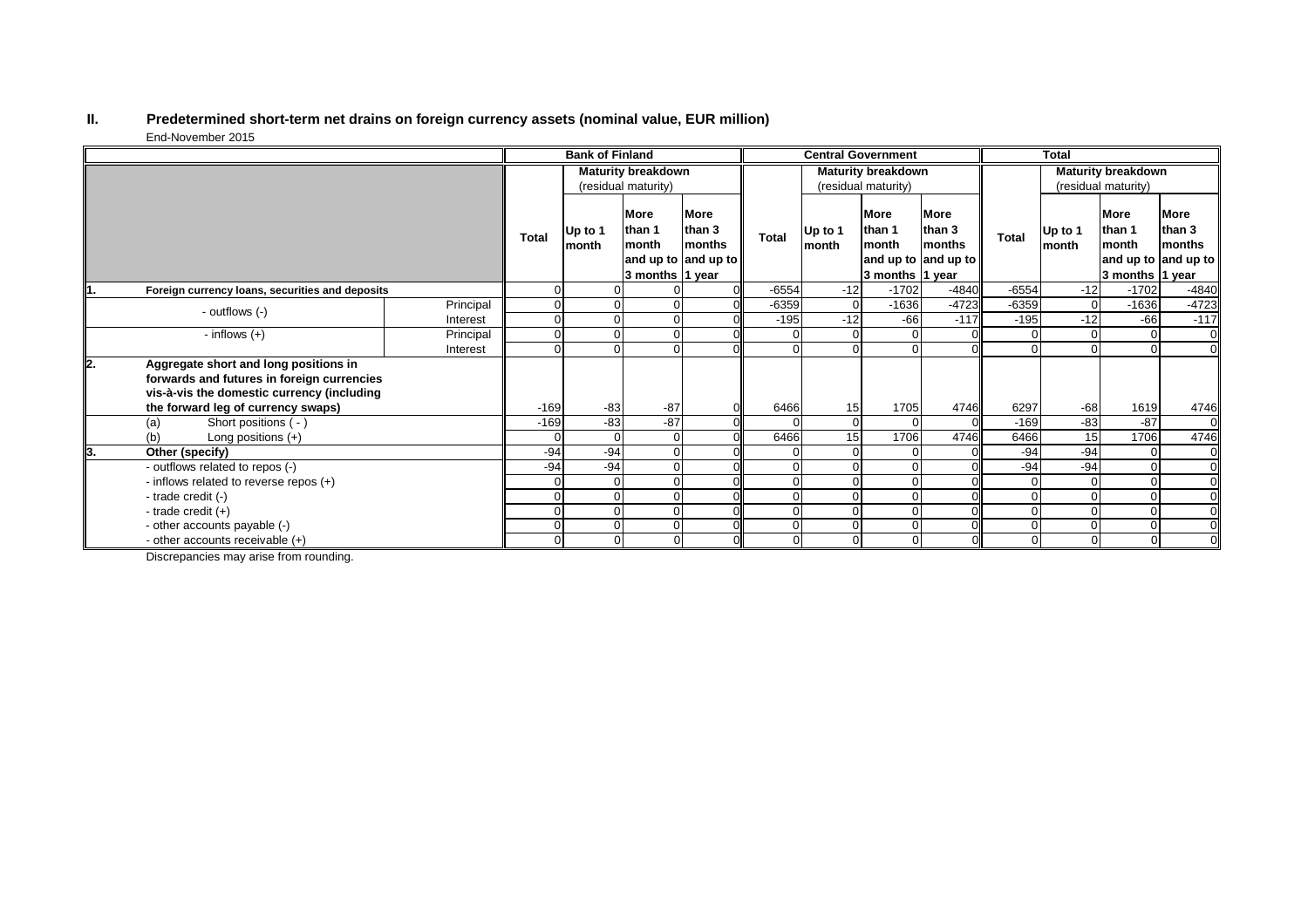# **III. Contingent short-term net drains on foreign currency assets (nominal value, EUR million)**

End-November 2015

|                                                               | <b>Bank of Finland</b>    |                                       |                            | <b>Central Government</b>                              |                |                                       |                            | <b>Total</b>                                           |                     |                                       |                                             |                                            |
|---------------------------------------------------------------|---------------------------|---------------------------------------|----------------------------|--------------------------------------------------------|----------------|---------------------------------------|----------------------------|--------------------------------------------------------|---------------------|---------------------------------------|---------------------------------------------|--------------------------------------------|
|                                                               | <b>Maturity breakdown</b> |                                       |                            | <b>Maturity breakdown</b>                              |                |                                       |                            | <b>Maturity breakdown</b>                              |                     |                                       |                                             |                                            |
|                                                               |                           | (residual maturity, where applicable) |                            |                                                        |                | (residual maturity, where applicable) |                            |                                                        |                     | (residual maturity, where applicable) |                                             |                                            |
|                                                               | lTotal                    | Up to 1<br>month                      | 1 month<br>3 months 1 year | More than More than<br>3 months<br>and up to and up to | Total          | Up to 1<br>month                      | 1 month<br>3 months 1 year | More than More than<br>3 months<br>and up to and up to | Total               | Up to 1<br>month                      | 1 month $\vert$ 3 months<br>3 months 1 year | More than More than<br>and up to and up to |
| Contingent liabilities in foreign currency                    |                           |                                       |                            |                                                        |                |                                       |                            |                                                        | $\overline{0}$      | 0                                     | 0                                           |                                            |
| (a) Collateral guarantees on debt falling due within one year |                           |                                       |                            |                                                        | $\Omega$       |                                       |                            |                                                        | $\overline{0}$      | $\overline{0}$                        | $\overline{0}$                              |                                            |
| (b) Other contingent liabilities                              | 0                         |                                       | $\Omega$                   |                                                        |                | O                                     |                            |                                                        | $\overline{0}$      | $\overline{0}$                        | $\overline{0}$                              |                                            |
| Foreign currency securities issued with                       |                           |                                       |                            |                                                        |                |                                       |                            |                                                        |                     |                                       |                                             |                                            |
| embedded options (puttable bonds)                             | 0                         |                                       |                            |                                                        |                |                                       |                            |                                                        | $\Omega$            |                                       |                                             |                                            |
| Undrawn, unconditional credit lines provided by:              | 0                         |                                       | $\Omega$                   |                                                        | $\Omega$       | $\Omega$                              |                            |                                                        | $\overline{O}$      | $\overline{0}$                        | $\overline{0}$                              |                                            |
| (a) other national monetary authorities, BIS,                 |                           |                                       |                            |                                                        |                |                                       |                            |                                                        | 0                   |                                       |                                             |                                            |
| IMF, and other international organizations                    |                           |                                       |                            |                                                        |                |                                       |                            |                                                        |                     | $\Omega$                              | 0                                           |                                            |
| - other national monetary authorities (+)                     | 0                         |                                       | $\overline{0}$             |                                                        | $\Omega$       | O                                     |                            |                                                        | $\mathbf 0$         | $\overline{0}$                        | $\overline{0}$                              |                                            |
| $-BIS (+)$                                                    | $\Omega$                  |                                       |                            |                                                        | $\Omega$       | 0                                     |                            |                                                        | $\mathbf 0$         | $\mathbf 0$                           | $\overline{0}$                              | $\Omega$                                   |
| $-IMF (+)$                                                    |                           |                                       |                            |                                                        | $\Omega$       |                                       |                            |                                                        | $\mathbf 0$         | $\mathbf 0$                           | $\overline{0}$                              | $\overline{0}$                             |
| - other international organizations (+)                       | $\Omega$                  |                                       |                            |                                                        | ∩              |                                       |                            |                                                        | $\mathsf{O}\xspace$ | $\mathbf 0$                           | $\overline{0}$                              | $\overline{0}$                             |
| (b) with banks and other financial institutions (+)           | $\Omega$                  |                                       |                            |                                                        | $\Omega$       | $\Omega$                              |                            |                                                        | $\overline{0}$      | $\Omega$                              | $\overline{0}$                              | $\overline{0}$                             |
| (c) with banks and other financial institutions               |                           |                                       |                            |                                                        | $\Omega$       |                                       |                            |                                                        | 0                   | $\Omega$                              | $\Omega$                                    |                                            |
| headquartered outside the reporting country (+)               |                           |                                       |                            |                                                        |                |                                       |                            |                                                        |                     |                                       |                                             |                                            |
| Undrawn, unconditional credit lines provided to:              | 0                         |                                       | O                          |                                                        | $\Omega$       | 0                                     |                            |                                                        | $\mathbf 0$         | $\overline{0}$                        | $\overline{0}$                              | $\overline{0}$                             |
| (a) other national monetary authorities, BIS,                 |                           |                                       |                            |                                                        | ∩              |                                       |                            |                                                        | $\Omega$            | $\mathbf 0$                           | 0                                           | $\Omega$                                   |
| IMF, and other international organizations                    |                           |                                       |                            |                                                        |                |                                       |                            |                                                        |                     |                                       |                                             |                                            |
| - other national monetary authorities (-)                     | 0                         |                                       | $\Omega$                   |                                                        | $\Omega$       | $\Omega$                              |                            |                                                        | $\mathbf 0$         | $\mathbf 0$                           | $\overline{0}$                              | $\Omega$                                   |
| $-BIS$ (-)                                                    | $\Omega$                  |                                       | $\Omega$                   |                                                        | $\Omega$       | $\Omega$                              |                            |                                                        | $\mathbf 0$         | $\mathbf 0$                           | $\overline{0}$                              | $\Omega$                                   |
| $-$ IMF $(-)$                                                 | $\Omega$                  |                                       |                            |                                                        | $\Omega$       |                                       |                            |                                                        | $\overline{0}$      | $\overline{0}$                        | $\overline{0}$                              | $\Omega$                                   |
| - other international organizations (-)                       |                           |                                       |                            |                                                        |                |                                       |                            |                                                        | $\overline{0}$      | $\mathbf 0$                           | $\overline{0}$                              | $\overline{0}$                             |
| (b) banks and other financial institutions                    |                           |                                       |                            |                                                        | $\Omega$       |                                       |                            |                                                        | $\Omega$            | $\Omega$                              | $\Omega$                                    | $\Omega$                                   |
| headquartered in reporting country (-)                        |                           |                                       |                            |                                                        |                |                                       |                            |                                                        |                     |                                       |                                             |                                            |
| (c) banks and other financial institutions                    |                           |                                       |                            |                                                        | ∩              |                                       |                            |                                                        | 0                   | $\Omega$                              | 0                                           |                                            |
| headquartered outside the reporting country (-)               |                           |                                       |                            |                                                        |                |                                       |                            |                                                        |                     |                                       |                                             |                                            |
| 15.<br>Aggregate short and long positions of options          | <sup>0</sup>              |                                       | ΟI<br>υI                   |                                                        | <sup>0</sup>   | <sup>0</sup>                          | ΟI                         | OΠ                                                     | ΩI                  | ΩI                                    | <sup>0</sup>                                |                                            |
| in foreign currencies vis-à-vis the domestic currency         |                           |                                       |                            |                                                        |                |                                       |                            |                                                        |                     |                                       |                                             |                                            |
| (a) Short positions                                           | $\overline{0}$            | $\Omega$                              | 0                          |                                                        | $\Omega$       |                                       |                            |                                                        | $\overline{0}$      | $\overline{0}$                        | $\overline{0}$                              | $\overline{0}$                             |
| (i) Bought puts                                               | $\Omega$                  |                                       | $\Omega$                   |                                                        | $\Omega$       | $\Omega$                              |                            |                                                        | $\overline{0}$      | $\overline{0}$                        | $\overline{0}$                              | $\overline{0}$                             |
| (ii) Written calls                                            | $\Omega$                  |                                       | $\Omega$                   |                                                        | $\Omega$       | $\Omega$                              |                            |                                                        | $\overline{O}$      | $\overline{0}$                        | $\overline{0}$                              | $\overline{0}$                             |
| (b) Long positions                                            | $\Omega$                  |                                       | $\overline{0}$             |                                                        | $\Omega$       | $\Omega$                              |                            |                                                        | $\overline{0}$      | $\overline{0}$                        | $\overline{0}$                              | $\overline{0}$                             |
| (i) Bought calls                                              | <sup>0</sup>              | $\Omega$                              | $\overline{0}$             |                                                        | $\mathbf 0$    | $\Omega$                              |                            |                                                        | $\overline{O}$      | $\overline{0}$                        | $\overline{0}$                              | $\overline{0}$                             |
| (ii) Written puts                                             | $\overline{0}$            | $\Omega$                              | $\overline{0}$             |                                                        | $\overline{0}$ | 0I                                    | $\Omega$                   | U                                                      | 0                   | 0                                     | 0                                           | $\overline{0}$                             |

Discrepancies may arise from rounding.